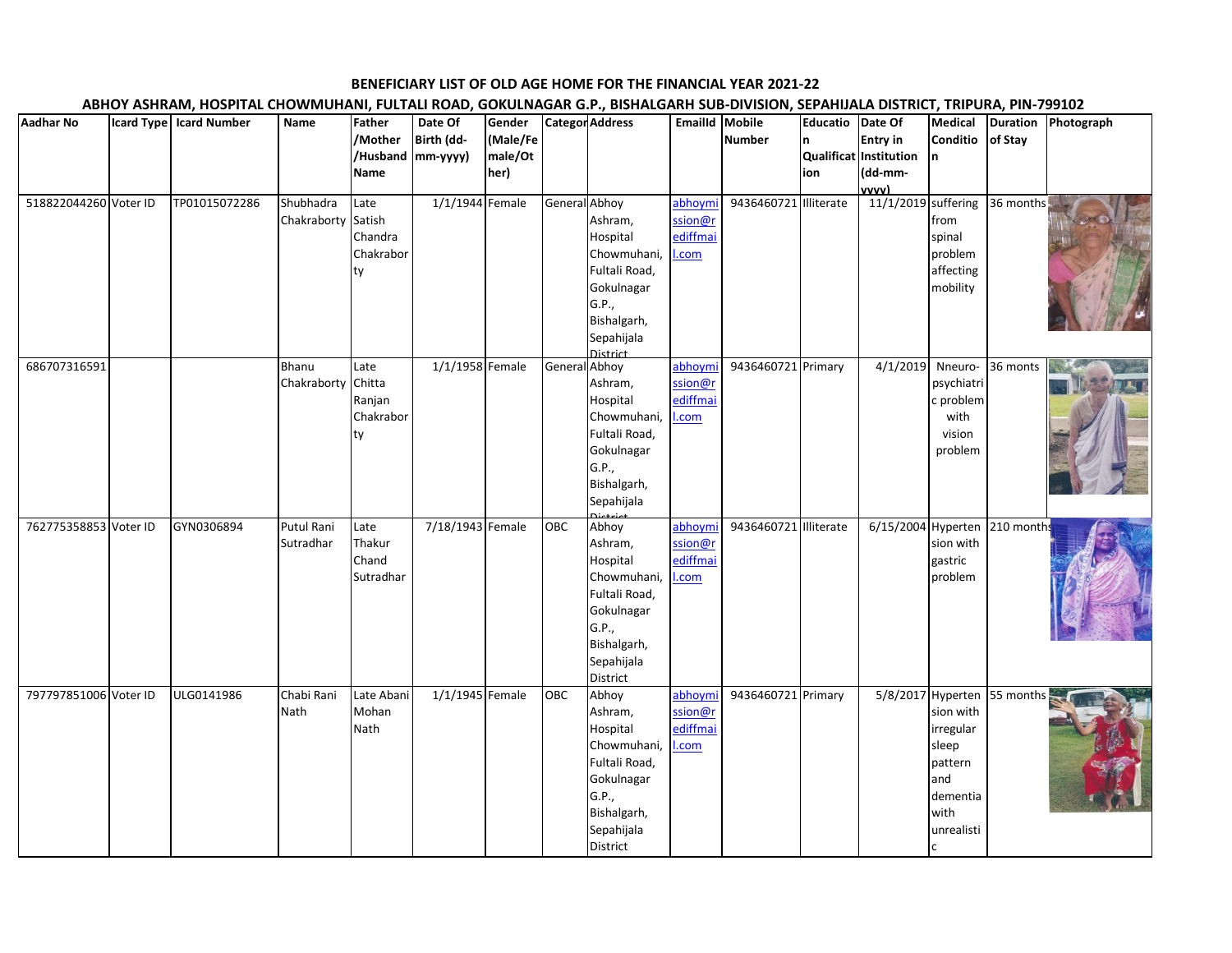| 656635880345          |            | Basanti Deb Care of |            | 3/2/1948 Female   | General Abhoy |               | abhoymi  | 9436460721 Illiterate |                   |                           | 3/4/2017 Hypertnsi 57 months   |  |
|-----------------------|------------|---------------------|------------|-------------------|---------------|---------------|----------|-----------------------|-------------------|---------------------------|--------------------------------|--|
|                       |            |                     | Miss.      |                   |               | Ashram,       | ssion@r  |                       |                   | on with                   |                                |  |
|                       |            |                     | Supriya De |                   |               | Hospital      | ediffmai |                       |                   | neuro                     |                                |  |
|                       |            |                     |            |                   |               | Chowmuhani,   | .com     |                       |                   | psychiatri                |                                |  |
|                       |            |                     |            |                   |               | Fultali Road, |          |                       |                   | c disorder                |                                |  |
|                       |            |                     |            |                   |               | Gokulnagar    |          |                       |                   |                           |                                |  |
|                       |            |                     |            |                   |               | G.P.,         |          |                       |                   |                           |                                |  |
|                       |            |                     |            |                   |               | Bishalgarh,   |          |                       |                   |                           |                                |  |
|                       |            |                     |            |                   |               | Sepahijala    |          |                       |                   |                           |                                |  |
|                       |            |                     |            |                   |               | District      |          |                       |                   |                           |                                |  |
| 315030070165 Voter ID | ULG0141960 | Mahamaya            | Late       | 11/14/1938 Female | General Abhoy |               | abhoym   | 9436460721 Primary    |                   |                           | 3/31/2011 Schizophr 129 mpnths |  |
|                       |            | Deb                 | Rabindra   |                   |               | Ashram,       | ssion@r  |                       |                   | enia with                 |                                |  |
|                       |            |                     | Chandra    |                   |               | Hospital      | ediffmai |                       |                   | epilepsy,                 |                                |  |
|                       |            |                     | Deb        |                   |               | Chowmuhani,   | .com     |                       |                   | Urinary                   |                                |  |
|                       |            |                     |            |                   |               | Fultali Road, |          |                       |                   | Tract                     |                                |  |
|                       |            |                     |            |                   |               | Gokulnagar    |          |                       |                   | Infection                 |                                |  |
|                       |            |                     |            |                   |               | G.P.,         |          |                       |                   | with                      |                                |  |
|                       |            |                     |            |                   |               | Bishalgarh,   |          |                       |                   | constipati                |                                |  |
|                       |            |                     |            |                   |               | Sepahijala    |          |                       |                   | on                        |                                |  |
|                       |            |                     |            |                   |               | District      |          |                       |                   |                           |                                |  |
| 263923246874 Voter ID | GRG0432005 | Kalpana             | Late       | 1/23/1952 Female  | General Abhoy |               | abhoym   | 9436460721 Primary    | 3/31/2018 Medical |                           | 45 months                      |  |
|                       |            | Barman              | Naresh     |                   |               | Ashram,       | ssion@r  |                       |                   | condtion                  |                                |  |
|                       |            |                     | Barman     |                   |               | Hospital      | ediffma  |                       |                   | is good.                  |                                |  |
|                       |            |                     |            |                   |               | Chowmuhani,   | .com     |                       |                   | She is                    |                                |  |
|                       |            |                     |            |                   |               | Fultali Road, |          |                       |                   | suffering                 |                                |  |
|                       |            |                     |            |                   |               | Gokulnagar    |          |                       |                   | from                      |                                |  |
|                       |            |                     |            |                   |               | G.P.,         |          |                       |                   | moderate                  |                                |  |
|                       |            |                     |            |                   |               | Bishalgarh,   |          |                       |                   | intellectu                |                                |  |
|                       |            |                     |            |                   |               | Sepahijala    |          |                       |                   | al                        |                                |  |
|                       |            |                     |            |                   |               | District      |          |                       |                   | disability                |                                |  |
| 225019722918          |            | Bhavani             | Late       | 1/1/1954 Female   | General Abhoy |               | abhoym   | 9436460721 Primary    |                   | 4/6/2017 Hyperten 56 mont |                                |  |
|                       |            | Bhowmik             | Basanta    |                   |               | Ashram,       | ssion@r  |                       |                   | sion with                 |                                |  |
|                       |            |                     | Bhowmik    |                   |               | Hospital      | ediffma  |                       |                   | severe                    |                                |  |
|                       |            |                     |            |                   |               | Chowmuhani,   | .com     |                       |                   | skin                      |                                |  |
|                       |            |                     |            |                   |               | Fultali Road, |          |                       |                   | disease.                  |                                |  |
|                       |            |                     |            |                   |               | Gokulnagar    |          |                       |                   | Mobility                  |                                |  |
|                       |            |                     |            |                   |               | G.P.,         |          |                       |                   | problem                   |                                |  |
|                       |            |                     |            |                   |               | Bishalgarh,   |          |                       |                   | is                        |                                |  |
|                       |            |                     |            |                   |               | Sepahijala    |          |                       |                   | prominen                  |                                |  |
|                       |            |                     |            |                   |               |               |          |                       |                   |                           |                                |  |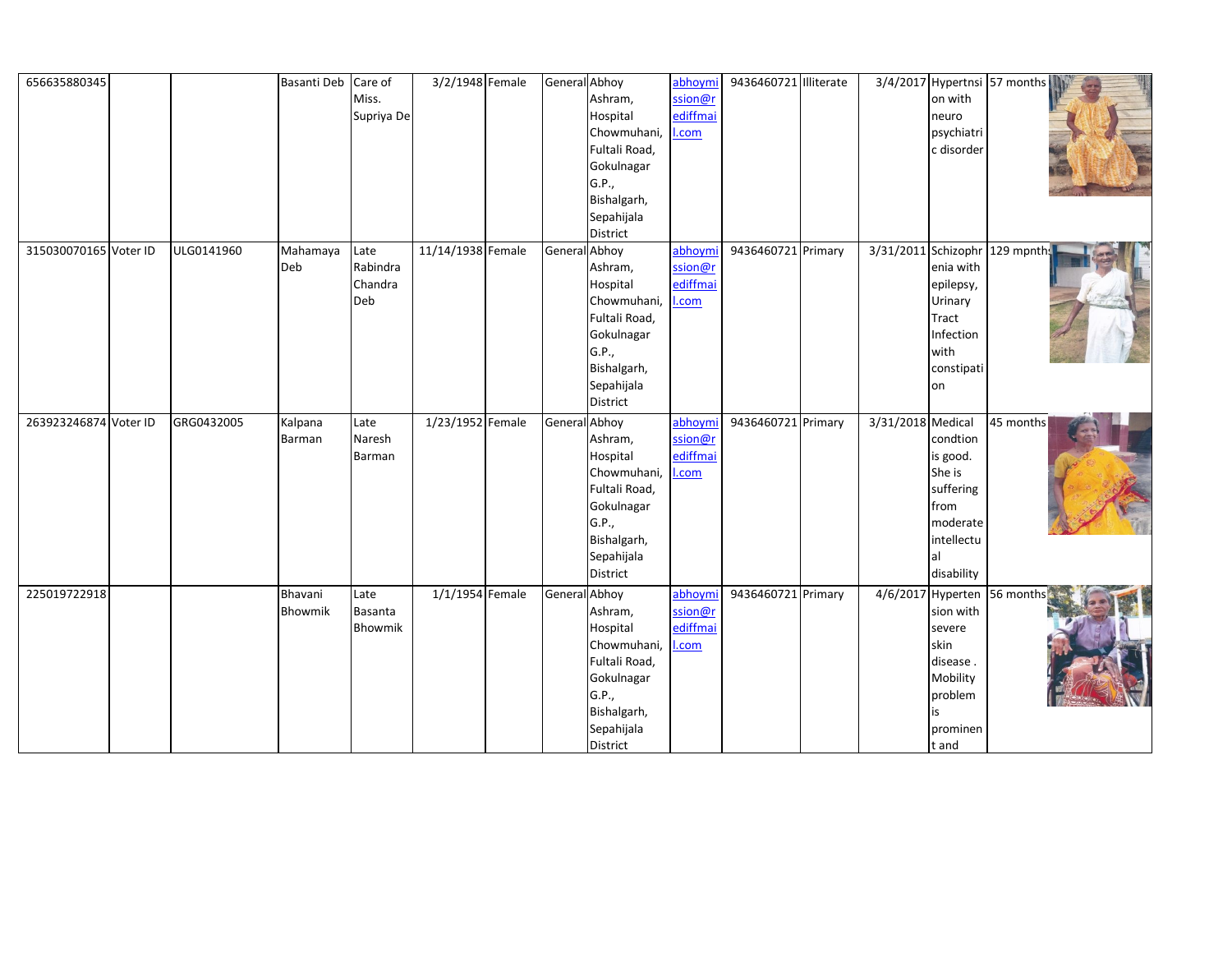| 713515733385 Voter ID | LJM0680751   | Jharna             | Late       | 1/1/1956 Female  |    | General Abhoy | abhoymi  | 9436460721 Primary    | 12/19/2016 Hyperten 60 months  |             |                              |                |
|-----------------------|--------------|--------------------|------------|------------------|----|---------------|----------|-----------------------|--------------------------------|-------------|------------------------------|----------------|
|                       |              | Chakraborty Sankar |            |                  |    | Ashram,       | ssion@r  |                       |                                | sion        |                              |                |
|                       |              |                    | Chakrabor  |                  |    | Hospital      | ediffmai |                       |                                |             |                              |                |
|                       |              |                    | ty         |                  |    | Chowmuhani,   | .com     |                       |                                |             |                              |                |
|                       |              |                    |            |                  |    | Fultali Road, |          |                       |                                |             |                              |                |
|                       |              |                    |            |                  |    | Gokulnagar    |          |                       |                                |             |                              |                |
|                       |              |                    |            |                  |    | G.P.,         |          |                       |                                |             |                              |                |
|                       |              |                    |            |                  |    | Bishalgarh,   |          |                       |                                |             |                              |                |
|                       |              |                    |            |                  |    | Sepahijala    |          |                       |                                |             |                              |                |
|                       |              |                    |            |                  |    | District      |          |                       |                                |             |                              |                |
| 620119250923 Voter ID | TP0102003378 | Shaila Bala        | Late       | 2/10/1928 Female | SC | Abhoy         | abhoymi  | 9436460721 Primary    | 11/14/2011 Hyperten 121 month: |             |                              |                |
|                       |              | <b>Bhakta</b>      | Manmoha    |                  |    | Ashram,       | ssion@r  |                       |                                | sion and    |                              |                |
|                       |              |                    | n Bhakta   |                  |    | Hospital      | ediffmai |                       |                                | severe      |                              |                |
|                       |              |                    |            |                  |    | Chowmuhani,   | .com     |                       |                                | arthritis   |                              |                |
|                       |              |                    |            |                  |    | Fultali Road, |          |                       |                                |             |                              |                |
|                       |              |                    |            |                  |    | Gokulnagar    |          |                       |                                |             |                              |                |
|                       |              |                    |            |                  |    | G.P.,         |          |                       |                                |             |                              |                |
|                       |              |                    |            |                  |    | Bishalgarh,   |          |                       |                                |             |                              |                |
|                       |              |                    |            |                  |    | Sepahijala    |          |                       |                                |             |                              |                |
|                       |              |                    |            |                  |    | District      |          |                       |                                |             |                              |                |
| 353310659292 Voter ID | ULG0059386   | Gita Rani          | Late       | 5/19/1946 Female | SC | Abhoy         | abhoymi  | 9436460721 Illiterate |                                |             | 4/1/2019 Obsessive 32 months |                |
|                       |              | Das                | Makhan     |                  |    | Ashram,       | ssion@r  |                       |                                | Compulsi    |                              |                |
|                       |              |                    | Das        |                  |    | Hospital      | ediffmai |                       |                                | ve          |                              |                |
|                       |              |                    |            |                  |    | Chowmuhani,   | .com     |                       |                                | disorder.   |                              |                |
|                       |              |                    |            |                  |    | Fultali Road, |          |                       |                                | Suffering   |                              |                |
|                       |              |                    |            |                  |    | Gokulnagar    |          |                       |                                | from        |                              |                |
|                       |              |                    |            |                  |    | G.P.,         |          |                       |                                | speec &     |                              |                |
|                       |              |                    |            |                  |    | Bishalgarh,   |          |                       |                                | hearing     |                              |                |
|                       |              |                    |            |                  |    | Sepahijala    |          |                       |                                | disability. |                              |                |
|                       |              |                    |            |                  |    | District      |          |                       |                                |             |                              |                |
| 681671656707          |              | Parul              | Care of    | 11/3/1948 Female | SC | Abhoy         | abhoymi  | 9436460721 Illiterate | 8/21/2020 Psychiatri 16 months |             |                              |                |
|                       |              |                    | Miss.      |                  |    | Ashram,       | ssion@r  |                       |                                | c disorder  |                              | $\blacksquare$ |
|                       |              |                    | Supriya De |                  |    | Hospital      | ediffmai |                       |                                | with        |                              |                |
|                       |              |                    |            |                  |    | Chowmuhani,   | .com     |                       |                                | irregular   |                              |                |
|                       |              |                    |            |                  |    | Fultali Road, |          |                       |                                | sleep       |                              |                |
|                       |              |                    |            |                  |    | Gokulnagar    |          |                       |                                | pattern     |                              |                |
|                       |              |                    |            |                  |    | G.P.,         |          |                       |                                |             |                              |                |
|                       |              |                    |            |                  |    | Bishalgarh,   |          |                       |                                |             |                              |                |
|                       |              |                    |            |                  |    | Sepahijala    |          |                       |                                |             |                              |                |
|                       |              |                    |            |                  |    | District      |          |                       |                                |             |                              |                |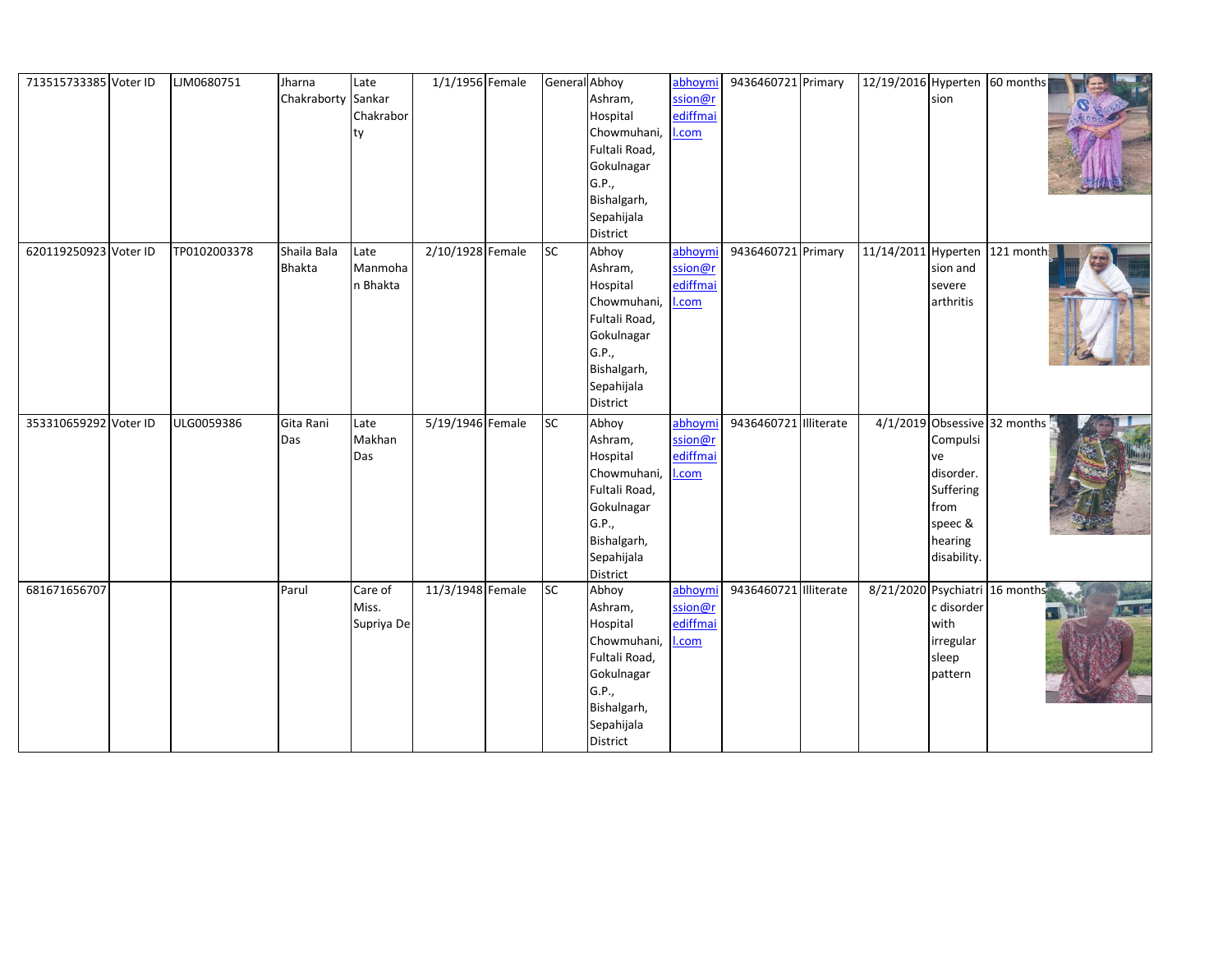|                       |           |                | Pancha               |            |                   | Male |               | Abhoy         | abhoymi            | 9436460721            |  | Arthritis                     |  |
|-----------------------|-----------|----------------|----------------------|------------|-------------------|------|---------------|---------------|--------------------|-----------------------|--|-------------------------------|--|
|                       |           |                | Debbarma             |            |                   |      |               | Ashram,       | ssion@r            |                       |  | with                          |  |
|                       |           |                |                      |            |                   |      |               | Hospital      | ediffmai           |                       |  | allergy                       |  |
|                       |           |                |                      |            |                   |      |               | Chowmuhani,   | I.com              |                       |  |                               |  |
|                       |           |                |                      |            |                   |      |               | Fultali Road, |                    |                       |  |                               |  |
|                       |           |                |                      |            |                   |      |               | Gokulnagar    |                    |                       |  |                               |  |
|                       |           |                |                      |            |                   |      |               | G.P.,         |                    |                       |  |                               |  |
|                       |           |                |                      |            |                   |      |               | Bishalgarh,   |                    |                       |  |                               |  |
|                       |           |                |                      |            |                   |      |               | Sepahijala    |                    |                       |  |                               |  |
|                       |           |                |                      |            |                   |      |               | District      |                    |                       |  |                               |  |
| 763138336367 Voter ID |           | HJR0459602     | Bhajan               | Late       | 1/1/1956 Male     |      | General Abhoy |               | abhoymi            | 9436460721 Primary    |  | $6/1/2021$ Health is 7 months |  |
|                       |           |                | Chowdhury Satyendra  |            |                   |      |               | Ashram,       | ssion@r            |                       |  | good.                         |  |
|                       |           |                |                      | Chowdhur   |                   |      |               | Hospital      | ediffmai           |                       |  |                               |  |
|                       |           |                |                      | <b>V</b>   |                   |      |               | Chowmuhani,   | l.com              |                       |  |                               |  |
|                       |           |                |                      |            |                   |      |               | Fultali Road, |                    |                       |  |                               |  |
|                       |           |                |                      |            |                   |      |               | Gokulnagar    |                    |                       |  |                               |  |
|                       |           |                |                      |            |                   |      |               | G.P.,         |                    |                       |  |                               |  |
|                       |           |                |                      |            |                   |      |               | Bishalgarh,   |                    |                       |  |                               |  |
|                       |           |                |                      |            |                   |      |               | Sepahijala    |                    |                       |  |                               |  |
|                       |           |                |                      |            |                   |      |               | District      |                    |                       |  |                               |  |
|                       |           |                |                      |            |                   |      |               |               |                    |                       |  |                               |  |
|                       | Govt.     | 21802222103800 | Radha                | Care of    | $1/1/1953$ Female |      | General Abhoy |               | abhoymi<br>ssion@r | 9436460721 Primary    |  | 7/1/2021 Parkinson 6 months   |  |
|                       | Issued ID |                | Banerjee             | Miss.      |                   |      |               | Ashram,       | ediffmai           |                       |  | 's disease                    |  |
|                       | Card      |                |                      | Supriya De |                   |      |               | Hospital      |                    |                       |  | with                          |  |
|                       |           |                |                      |            |                   |      |               | Chowmuhani,   | l.com              |                       |  | psychiatri                    |  |
|                       |           |                |                      |            |                   |      |               | Fultali Road, |                    |                       |  | c disorder                    |  |
|                       |           |                |                      |            |                   |      |               | Gokulnagar    |                    |                       |  |                               |  |
|                       |           |                |                      |            |                   |      |               | G.P.,         |                    |                       |  |                               |  |
|                       |           |                |                      |            |                   |      |               | Bishalgarh,   |                    |                       |  |                               |  |
|                       |           |                |                      |            |                   |      |               | Sepahijala    |                    |                       |  |                               |  |
|                       |           |                |                      |            |                   |      |               | District      |                    |                       |  |                               |  |
|                       | Voter ID  | ULG0141937     | Debi Chhetri Care of |            | 4/12/1957 Female  |      | General Abhoy |               | abhoymi            | 9436460721 Illiterate |  | 7/1/2021 Schizophr 6 months   |  |
|                       |           |                |                      | Miss.      |                   |      |               | Ashram,       | ssion@r            |                       |  | enia with                     |  |
|                       |           |                |                      | Supriya De |                   |      |               | Hospital      | ediffmai           |                       |  | anxiety                       |  |
|                       |           |                |                      |            |                   |      |               | Chowmuhani,   | l.com              |                       |  | disorder                      |  |
|                       |           |                |                      |            |                   |      |               | Fultali Road, |                    |                       |  |                               |  |
|                       |           |                |                      |            |                   |      |               | Gokulnagar    |                    |                       |  |                               |  |
|                       |           |                |                      |            |                   |      |               | G.P.,         |                    |                       |  |                               |  |
|                       |           |                |                      |            |                   |      |               | Bishalgarh,   |                    |                       |  |                               |  |
|                       |           |                |                      |            |                   |      |               | Sepahijala    |                    |                       |  |                               |  |
|                       |           |                |                      |            |                   |      |               | District      |                    |                       |  |                               |  |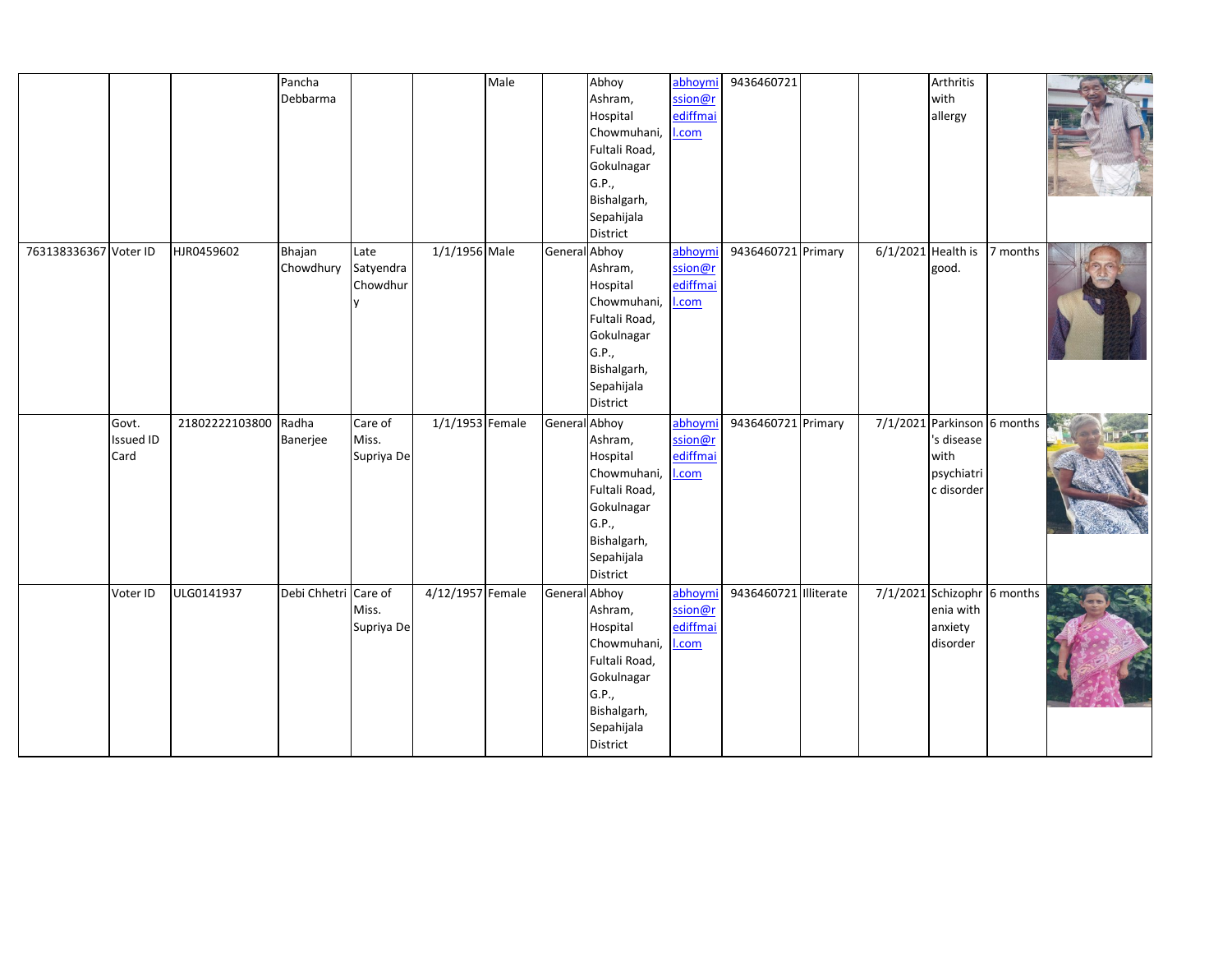| 3/1/1954 Female<br>Abhoy<br>Govt.<br>21802221331703 Nurjahan<br>OBC<br>abhoymi<br>9436460721 Illiterate<br>Care of<br><b>Issued ID</b><br>Miss.<br>Ashram,<br>ssion@r<br>ediffmai<br>Card<br>Supriya De<br>Hospital<br>Chowmuhani,<br>I.com<br>Fultali Road,<br>Gokulnagar<br>G.P.,<br>Bishalgarh,<br>Sepahijala<br>District<br>12/12/1952 Female<br>General Abhoy<br>9436460721 Illiterate<br>Govt.<br>21802221331704 Sarala<br>Care of<br>abhoymi<br>Ashram,<br>ssion@r<br><b>Issued ID</b><br>Miss.<br><b>Biswas</b><br>ediffmai<br>Card<br>Supriya De<br>Hospital<br>Chowmuhani,<br>I.com<br>Fultali Road,<br>Gokulnagar<br>G.P.,<br>Bishalgarh,<br>Sepahijala<br>District | 5 months<br>8/5/2021 Nuro-<br>psychiatri<br>c disorder<br>with<br>anxiety<br>disorder<br>8/5/2021 Parkinson 5 months<br>'s disease |
|--------------------------------------------------------------------------------------------------------------------------------------------------------------------------------------------------------------------------------------------------------------------------------------------------------------------------------------------------------------------------------------------------------------------------------------------------------------------------------------------------------------------------------------------------------------------------------------------------------------------------------------------------------------------------------|------------------------------------------------------------------------------------------------------------------------------------|
|                                                                                                                                                                                                                                                                                                                                                                                                                                                                                                                                                                                                                                                                                |                                                                                                                                    |
|                                                                                                                                                                                                                                                                                                                                                                                                                                                                                                                                                                                                                                                                                |                                                                                                                                    |
|                                                                                                                                                                                                                                                                                                                                                                                                                                                                                                                                                                                                                                                                                |                                                                                                                                    |
|                                                                                                                                                                                                                                                                                                                                                                                                                                                                                                                                                                                                                                                                                |                                                                                                                                    |
|                                                                                                                                                                                                                                                                                                                                                                                                                                                                                                                                                                                                                                                                                |                                                                                                                                    |
|                                                                                                                                                                                                                                                                                                                                                                                                                                                                                                                                                                                                                                                                                |                                                                                                                                    |
|                                                                                                                                                                                                                                                                                                                                                                                                                                                                                                                                                                                                                                                                                |                                                                                                                                    |
|                                                                                                                                                                                                                                                                                                                                                                                                                                                                                                                                                                                                                                                                                |                                                                                                                                    |
|                                                                                                                                                                                                                                                                                                                                                                                                                                                                                                                                                                                                                                                                                |                                                                                                                                    |
|                                                                                                                                                                                                                                                                                                                                                                                                                                                                                                                                                                                                                                                                                |                                                                                                                                    |
|                                                                                                                                                                                                                                                                                                                                                                                                                                                                                                                                                                                                                                                                                |                                                                                                                                    |
|                                                                                                                                                                                                                                                                                                                                                                                                                                                                                                                                                                                                                                                                                |                                                                                                                                    |
|                                                                                                                                                                                                                                                                                                                                                                                                                                                                                                                                                                                                                                                                                | with                                                                                                                               |
|                                                                                                                                                                                                                                                                                                                                                                                                                                                                                                                                                                                                                                                                                | Neuro-                                                                                                                             |
|                                                                                                                                                                                                                                                                                                                                                                                                                                                                                                                                                                                                                                                                                | psychiatri                                                                                                                         |
|                                                                                                                                                                                                                                                                                                                                                                                                                                                                                                                                                                                                                                                                                | c disorder                                                                                                                         |
|                                                                                                                                                                                                                                                                                                                                                                                                                                                                                                                                                                                                                                                                                |                                                                                                                                    |
|                                                                                                                                                                                                                                                                                                                                                                                                                                                                                                                                                                                                                                                                                |                                                                                                                                    |
|                                                                                                                                                                                                                                                                                                                                                                                                                                                                                                                                                                                                                                                                                |                                                                                                                                    |
|                                                                                                                                                                                                                                                                                                                                                                                                                                                                                                                                                                                                                                                                                |                                                                                                                                    |
| 9/27/1946 Female<br>SC<br>9436460721 Illiterate<br>Govt.<br>21802221818649 Smriti Rani<br>Care of<br>Abhoy<br>abhoymi                                                                                                                                                                                                                                                                                                                                                                                                                                                                                                                                                          | 9/8/2021 Hyperacti 4 months                                                                                                        |
| <b>Issued ID</b><br>Miss.<br>Ashram,<br>ssion@r<br>Das                                                                                                                                                                                                                                                                                                                                                                                                                                                                                                                                                                                                                         | vity, sleep                                                                                                                        |
| ediffmai<br>Card<br>Hospital<br>Supriya De                                                                                                                                                                                                                                                                                                                                                                                                                                                                                                                                                                                                                                     | disturban                                                                                                                          |
| Chowmuhani,<br>I.com                                                                                                                                                                                                                                                                                                                                                                                                                                                                                                                                                                                                                                                           | ce with                                                                                                                            |
| Fultali Road,                                                                                                                                                                                                                                                                                                                                                                                                                                                                                                                                                                                                                                                                  | unrealisti                                                                                                                         |
| Gokulnagar                                                                                                                                                                                                                                                                                                                                                                                                                                                                                                                                                                                                                                                                     |                                                                                                                                    |
| G.P.,                                                                                                                                                                                                                                                                                                                                                                                                                                                                                                                                                                                                                                                                          | behavior                                                                                                                           |
| Bishalgarh,                                                                                                                                                                                                                                                                                                                                                                                                                                                                                                                                                                                                                                                                    |                                                                                                                                    |
| Sepahijala                                                                                                                                                                                                                                                                                                                                                                                                                                                                                                                                                                                                                                                                     |                                                                                                                                    |
| District                                                                                                                                                                                                                                                                                                                                                                                                                                                                                                                                                                                                                                                                       |                                                                                                                                    |
| 2/18/1953 Female<br>General Abhoy<br>9436460721 Illiterate<br>Govt.<br>21802221818648 Chandra<br>Care of<br>abhoymi                                                                                                                                                                                                                                                                                                                                                                                                                                                                                                                                                            | 9/8/2021 Parkinson 4 months                                                                                                        |
| <b>Issued ID</b><br>Miss.<br>Ashram,<br>ssion@r<br><b>Biswas</b>                                                                                                                                                                                                                                                                                                                                                                                                                                                                                                                                                                                                               | 's disease                                                                                                                         |
| ediffmai<br>Card<br>Supriya De<br>Hospital                                                                                                                                                                                                                                                                                                                                                                                                                                                                                                                                                                                                                                     | with                                                                                                                               |
| Chowmuhani,<br>l.com                                                                                                                                                                                                                                                                                                                                                                                                                                                                                                                                                                                                                                                           | Neuro-                                                                                                                             |
| Fultali Road,                                                                                                                                                                                                                                                                                                                                                                                                                                                                                                                                                                                                                                                                  | psychiatri                                                                                                                         |
| Gokulnagar                                                                                                                                                                                                                                                                                                                                                                                                                                                                                                                                                                                                                                                                     | c disorder                                                                                                                         |
| G.P.,                                                                                                                                                                                                                                                                                                                                                                                                                                                                                                                                                                                                                                                                          |                                                                                                                                    |
| Bishalgarh,                                                                                                                                                                                                                                                                                                                                                                                                                                                                                                                                                                                                                                                                    |                                                                                                                                    |
| Sepahijala                                                                                                                                                                                                                                                                                                                                                                                                                                                                                                                                                                                                                                                                     |                                                                                                                                    |
| District                                                                                                                                                                                                                                                                                                                                                                                                                                                                                                                                                                                                                                                                       |                                                                                                                                    |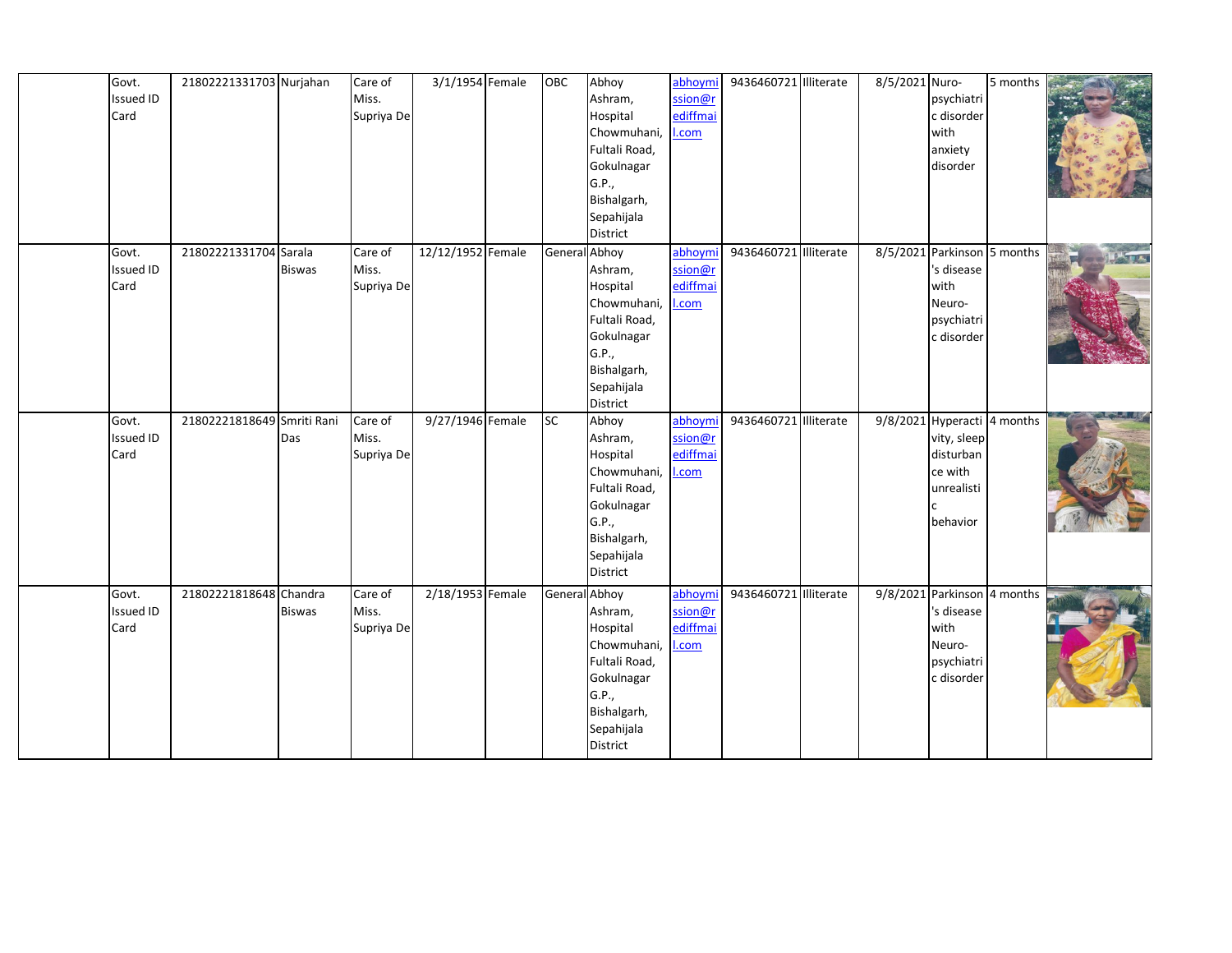|                       | Govt.            | 21802221931707 Chhaya      |                    | Care of    | 3/25/1957 Female | General Abhoy |                         | abhoymi  | 9436460721 Primary    | $9/15/2021$ Kyphotic 3 monts |                    |                      |  |
|-----------------------|------------------|----------------------------|--------------------|------------|------------------|---------------|-------------------------|----------|-----------------------|------------------------------|--------------------|----------------------|--|
|                       | <b>Issued ID</b> |                            | Bhattacharje Miss. |            |                  |               | Ashram,                 | ssion@r  |                       |                              | curvature          |                      |  |
|                       | Card             |                            | e                  | Supriya De |                  |               | Hospital                | ediffmai |                       |                              | of spine           |                      |  |
|                       |                  |                            |                    |            |                  |               | Chowmuhani,             | .com     |                       |                              |                    |                      |  |
|                       |                  |                            |                    |            |                  |               | Fultali Road,           |          |                       |                              |                    |                      |  |
|                       |                  |                            |                    |            |                  |               | Gokulnagar              |          |                       |                              |                    |                      |  |
|                       |                  |                            |                    |            |                  |               | G.P.,                   |          |                       |                              |                    |                      |  |
|                       |                  |                            |                    |            |                  |               | Bishalgarh,             |          |                       |                              |                    |                      |  |
|                       |                  |                            |                    |            |                  |               | Sepahijala              |          |                       |                              |                    |                      |  |
|                       |                  |                            |                    |            |                  |               | District                |          |                       |                              |                    |                      |  |
|                       | Govt.            | 21802221818651 Parbin Baru |                    | Care of    | 9/7/1951 Female  | General Abhoy |                         | abhoymi  | 9436460721 Primary    | 9/15/2021 Psychiatri 3 monts |                    |                      |  |
|                       | <b>Issued ID</b> |                            |                    | Miss.      |                  |               | Ashram,                 | ssion@r  |                       |                              | c problem          |                      |  |
|                       | Card             |                            |                    | Supriya De |                  |               | Hospital                | ediffmai |                       |                              |                    |                      |  |
|                       |                  |                            |                    |            |                  |               | Chowmuhani,             | .com     |                       |                              |                    |                      |  |
|                       |                  |                            |                    |            |                  |               | Fultali Road,           |          |                       |                              |                    |                      |  |
|                       |                  |                            |                    |            |                  |               | Gokulnagar              |          |                       |                              |                    |                      |  |
|                       |                  |                            |                    |            |                  |               | G.P.,                   |          |                       |                              |                    |                      |  |
|                       |                  |                            |                    |            |                  |               | Bishalgarh,             |          |                       |                              |                    |                      |  |
|                       |                  |                            |                    |            |                  |               | Sepahijala              |          |                       |                              |                    |                      |  |
|                       |                  |                            |                    |            |                  |               | District                |          |                       |                              |                    |                      |  |
|                       | Govt.            | 21802221818650 Supriya     |                    | Care of    | 11/2/1958 Female | General       | Abhoy                   | abhoymi  | 9436460721 Illiterate | 9/10/2021 Neuro -            |                    | $\overline{3}$ monts |  |
|                       | <b>Issued ID</b> |                            | Chakraborty Miss.  |            |                  |               | Ashram,                 | ssion@r  |                       |                              | psychiatri         |                      |  |
|                       | Card             |                            |                    | Supriya De |                  |               | Hospital<br>Chowmuhani, | ediffmai |                       |                              | c disorder<br>with |                      |  |
|                       |                  |                            |                    |            |                  |               | Fultali Road,           | .com     |                       |                              | controlle          |                      |  |
|                       |                  |                            |                    |            |                  |               | Gokulnagar              |          |                       |                              |                    |                      |  |
|                       |                  |                            |                    |            |                  |               | G.P.,                   |          |                       |                              | schizophr          |                      |  |
|                       |                  |                            |                    |            |                  |               | Bishalgarh,             |          |                       |                              | enia               |                      |  |
|                       |                  |                            |                    |            |                  |               | Sepahijala              |          |                       |                              |                    |                      |  |
|                       |                  |                            |                    |            |                  |               | District                |          |                       |                              |                    |                      |  |
| 472481148541 Voter ID |                  | TP01004036407              | Nirmala            | Late       | 1/1/1965 Female  | <b>SC</b>     | Abhoy                   | abhoymi  | 9436460721 Illiterate | 8/3/2019 Medcal              |                    | 29 months            |  |
|                       |                  |                            | Sarkar             | Lakshi     |                  |               | Ashram,                 | ssion@r  |                       |                              | condition          |                      |  |
|                       |                  |                            |                    | Charan     |                  |               | Hospital                | ediffmai |                       |                              | is good.           |                      |  |
|                       |                  |                            |                    | Sarkar     |                  |               | Chowmuhani,             | .com     |                       |                              |                    |                      |  |
|                       |                  |                            |                    |            |                  |               | Fultali Road,           |          |                       |                              |                    |                      |  |
|                       |                  |                            |                    |            |                  |               | Gokulnagar              |          |                       |                              |                    |                      |  |
|                       |                  |                            |                    |            |                  |               | G.P.,                   |          |                       |                              |                    |                      |  |
|                       |                  |                            |                    |            |                  |               | Bishalgarh,             |          |                       |                              |                    |                      |  |
|                       |                  |                            |                    |            |                  |               | Sepahijala              |          |                       |                              |                    |                      |  |
|                       |                  |                            |                    |            |                  |               | District                |          |                       |                              |                    |                      |  |